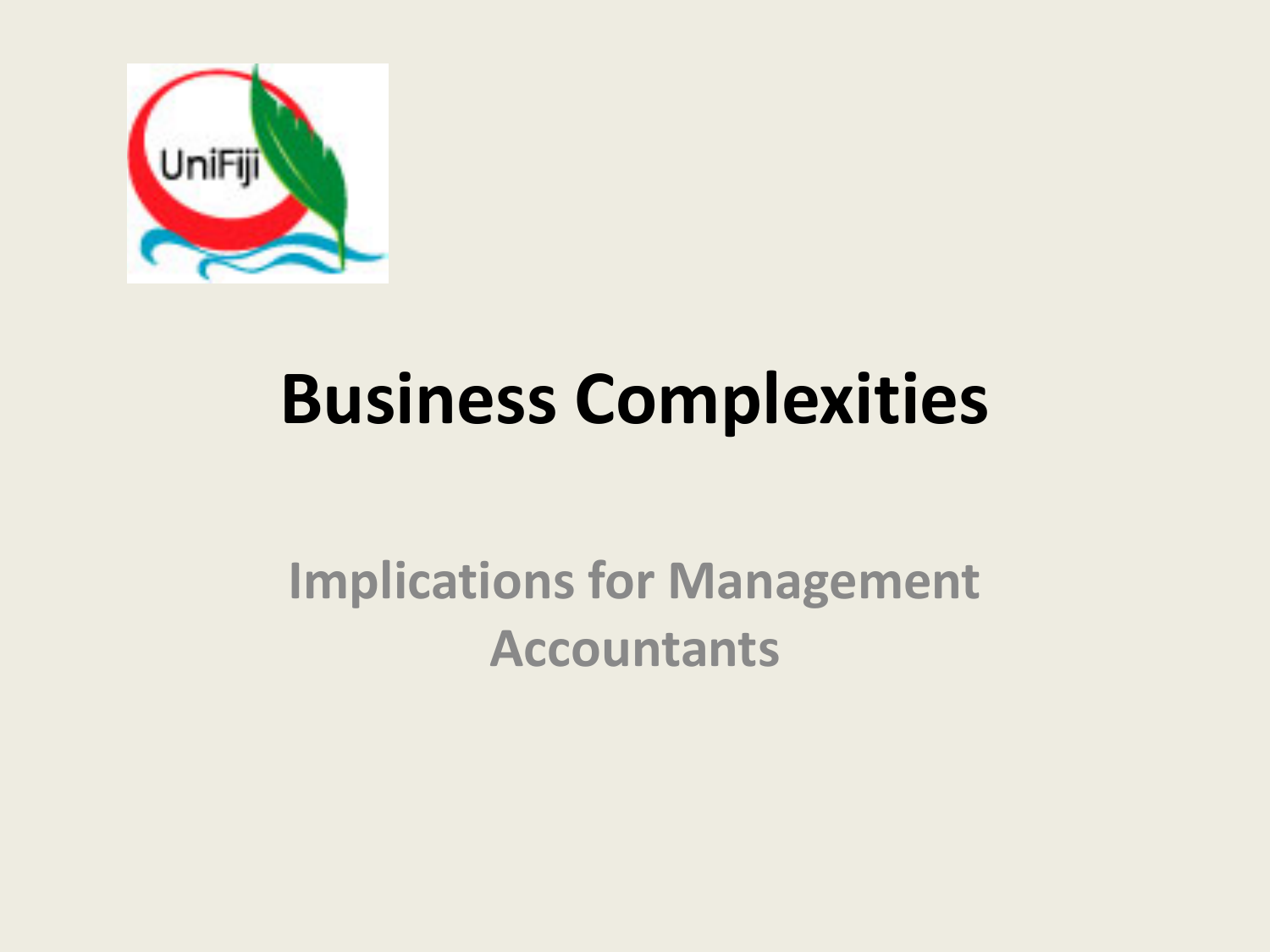

# **Presentation Outline**

- Developments and Relevance Lost Concerns in management accounting
- Frameworks for management accounting change
- Newer developments in management accounting
- 21<sup>st</sup> Century Business Organisations
- Strategy and management accounting
- Challenges for tomorrow's managements accountants
- Management accounting as a profession
- Whether 'relevance lost' has been re-gained !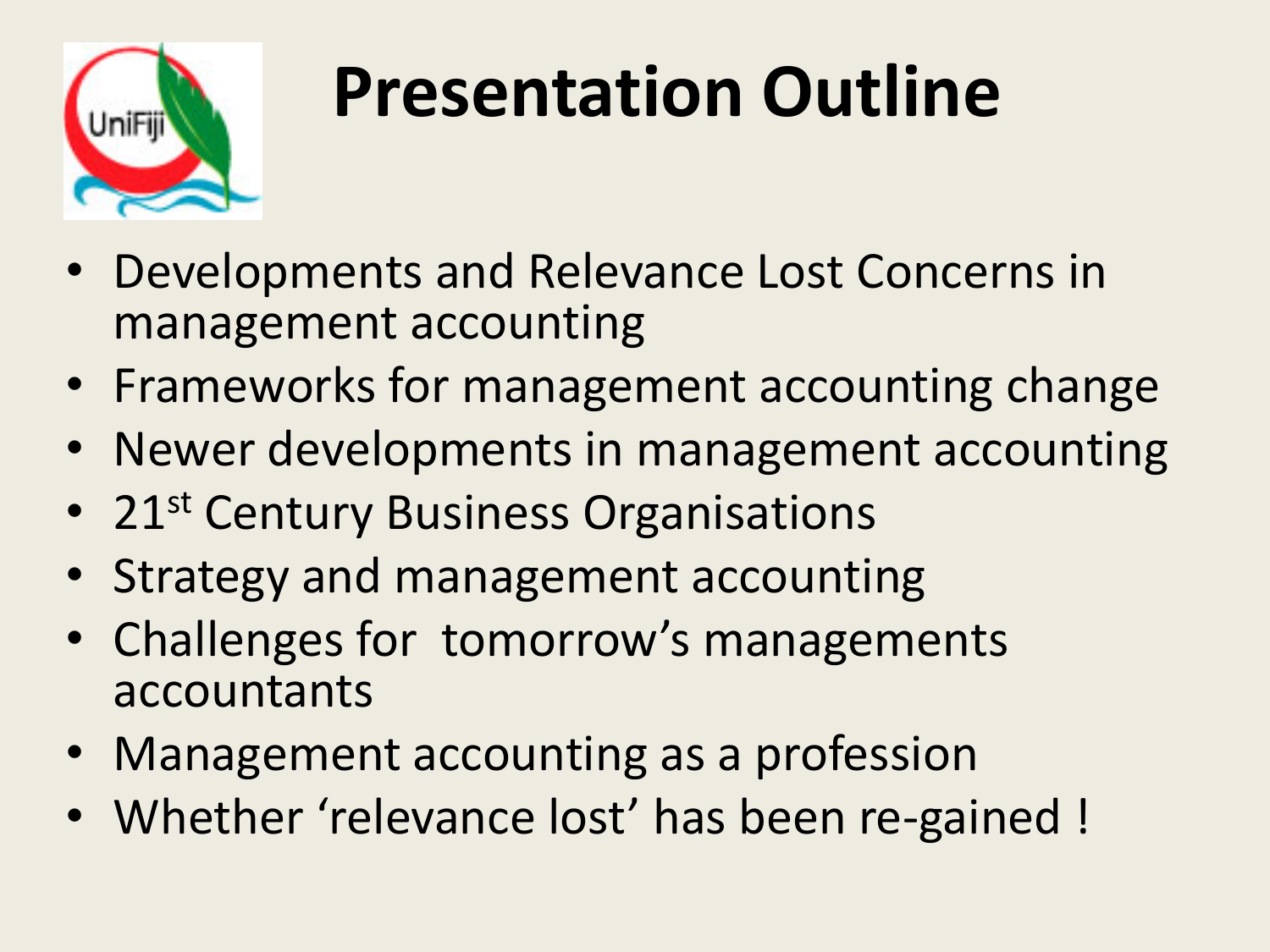

## **Developments in Management Accounting Thoughts**

- By 1925 virtually all MACS used until mid 1980s were fully developed
- Costing including standard costing, budgets, flexible budgets, including capital budget, variance analysis, transfer pricing, divisional performance, ROI and so on
- No incentive for new developments after 1925
- Focus on refining practices and procedures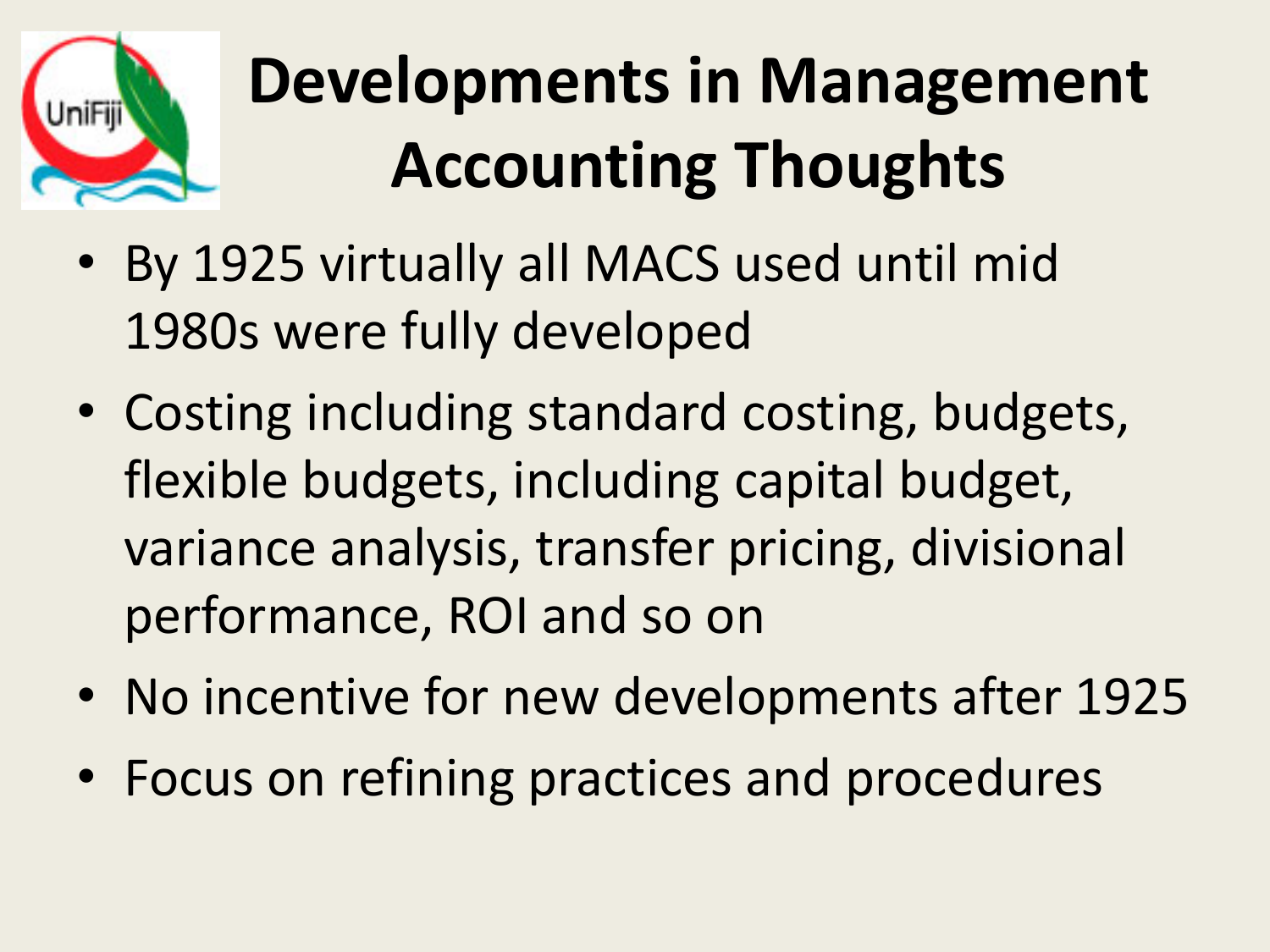

### **Relevance Lost Concerns**

- 'Today's management accounting information, driven by the procedures and cycle of organisation's financial reporting system, is too late too aggregated, and too distorted to be relevant for managers' planning and control decisions' (Johnson and Kaplan, 1987, p.1)
- Influential factors rapid technological changes, global and domestic competition, rise of service sector, overhead costs, expansion in information processing, among others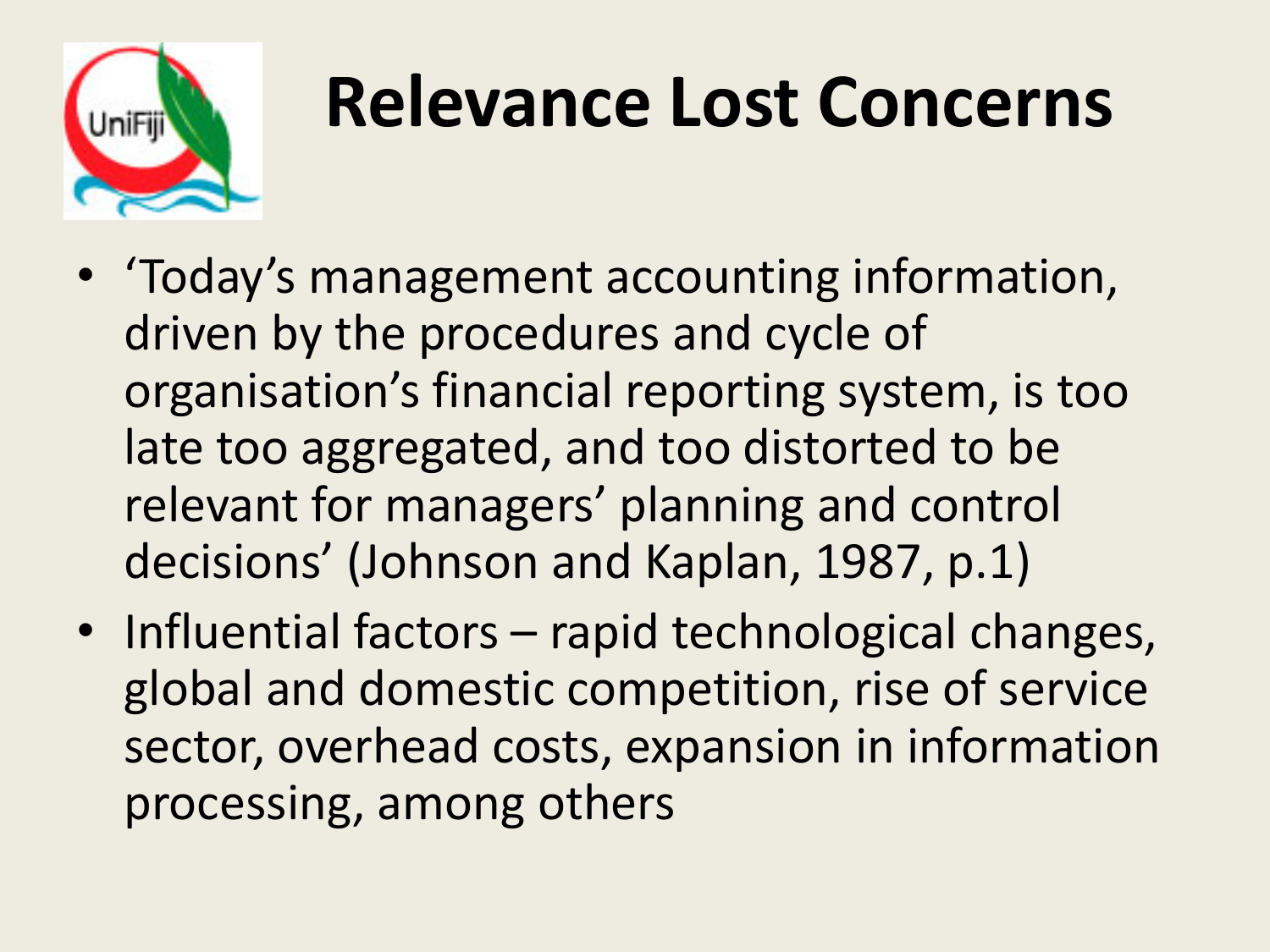

### **Newer Developments in MACS**

- MACS aligned with strategy:
	- Just-in-time TQM and short life cycles ABM/ ABC Cost management Performance measurement Managing throughput and bottleneck Sustainability and MACS Extended value chain Network and alliances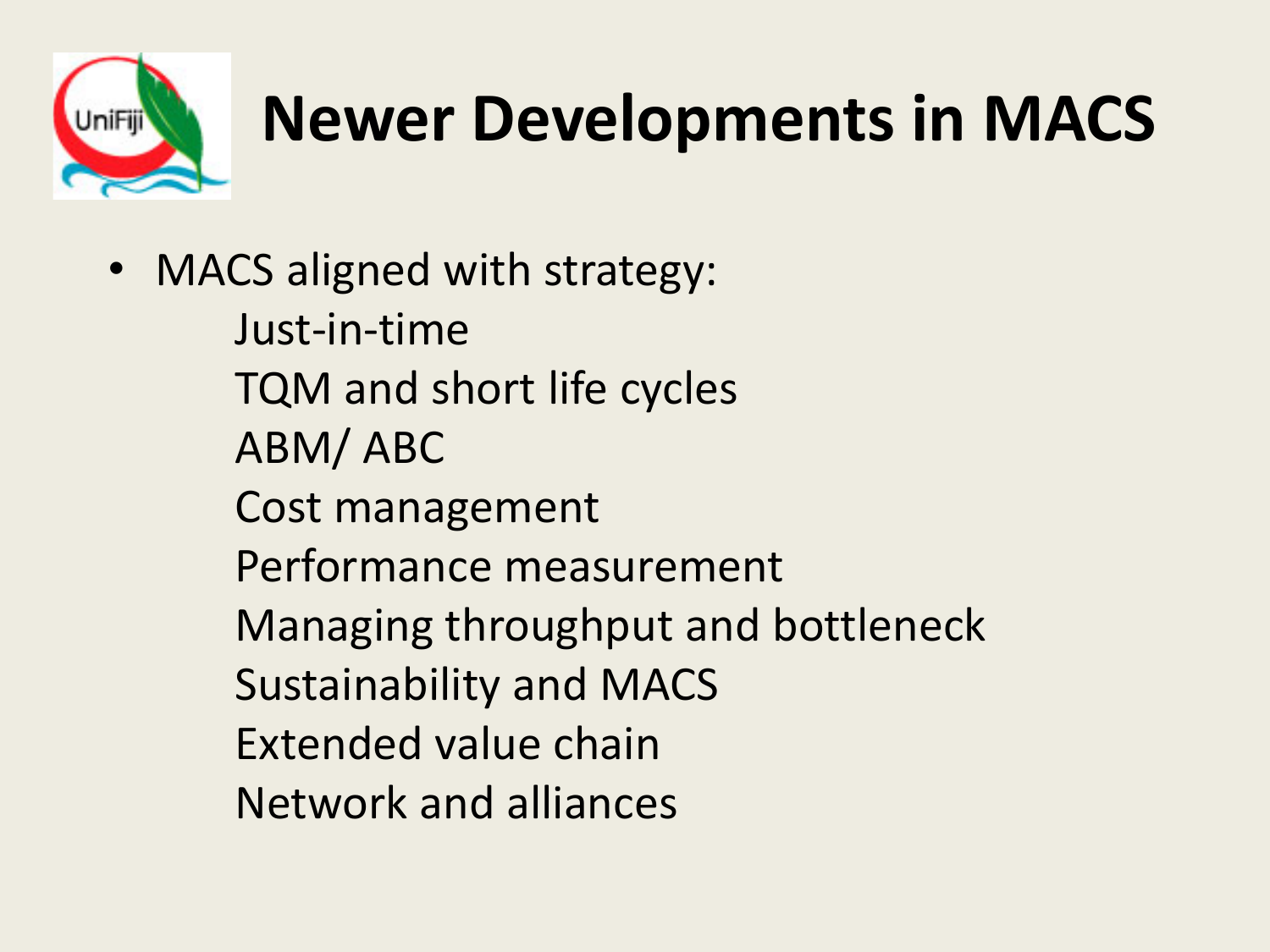

### **Frameworks for MACS in Practice**

- Core values of accounting reside outside the boundaries of accounting and organisations
- Contingency framework:
	- Contingent variables influence MACS choice and design
	- Environment, structure, size, technology, culture and strategy
- Institutional framework:
	- MACS as rationalised myth
	- Legitimising tool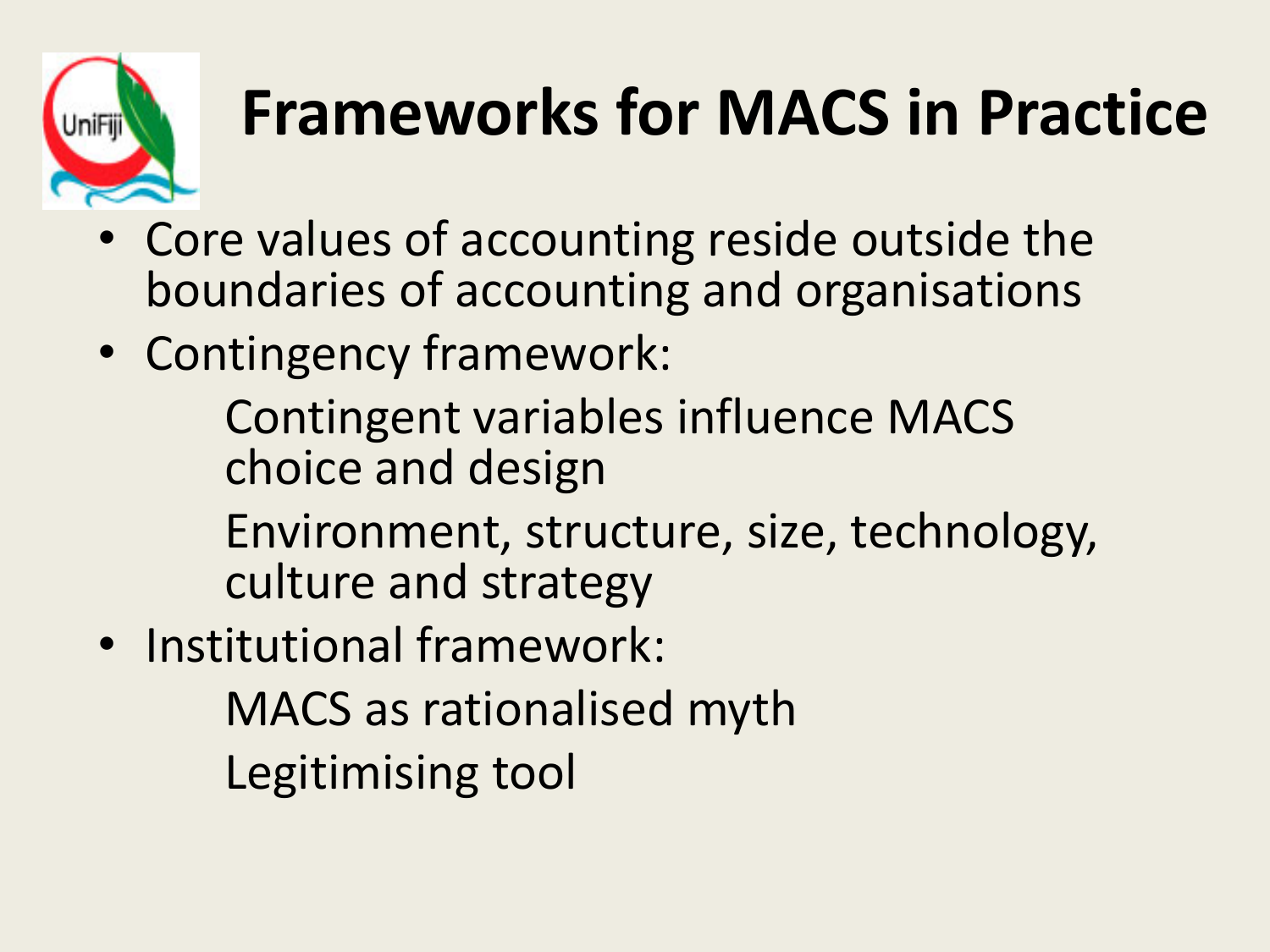

## **21st Century Business Organisations**

- Increasing global competition and trade liberalisation
- Big data
- Digital and information technologies are rapidly transforming the business environment
- Rise of service sector
- Significant overhead costs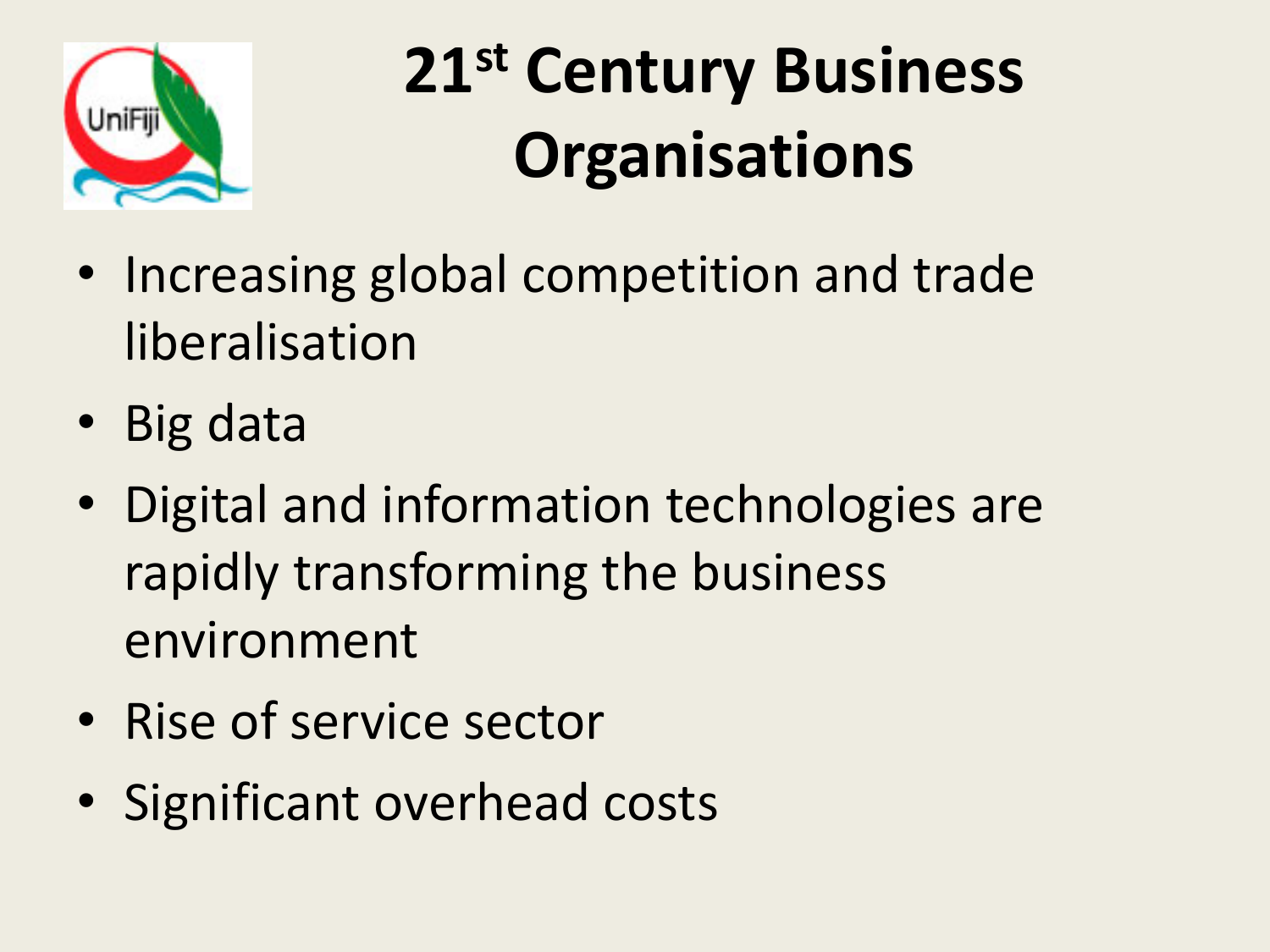

## **21Century Business Organisations**

- Focus on strategic management accounting issues:
	- Cost management
	- Quality management
	- Sustainability has become a key issue
	- Performance management
	- Inter-firm collaborations
	- Role of trust and opening up books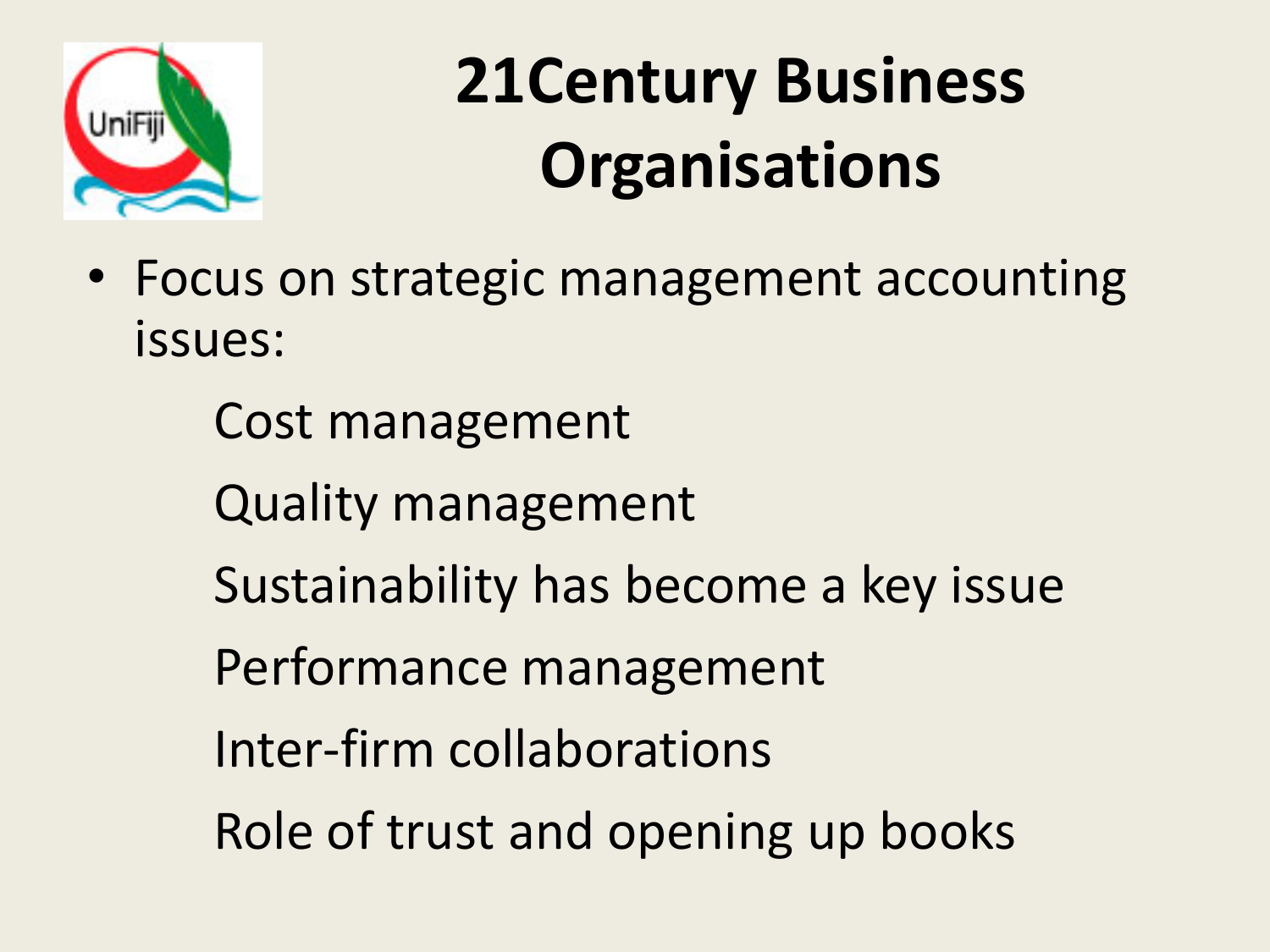

# **MACS in Inter-Organisational Setting**

- Minimise transaction cost
- Access to resources
- Handle complexities jointly
- Shared risks
- Sharing co-development of products, technologies and services
- Trust a fundamental building block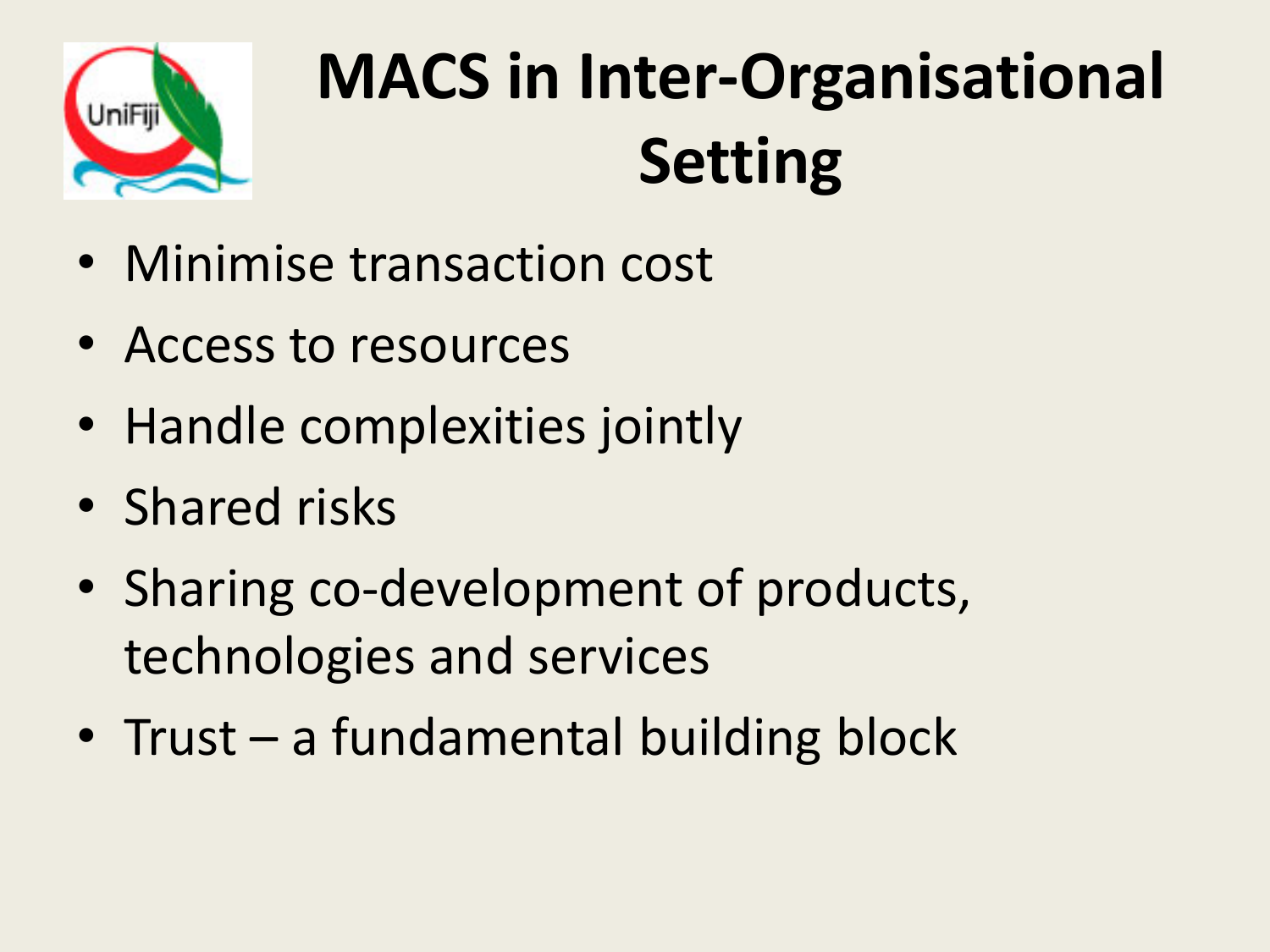

# **Trust and Information Needs**

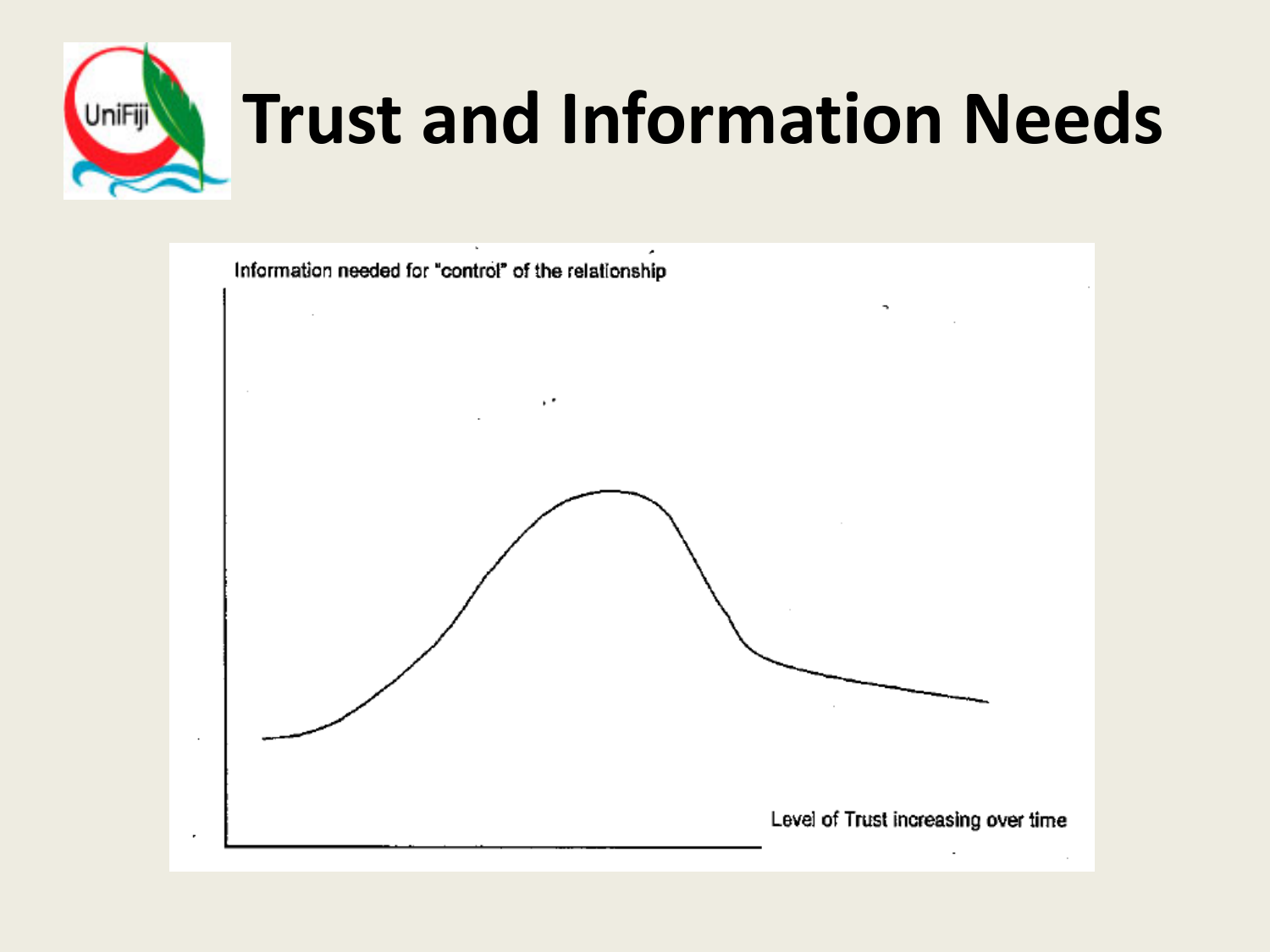

# **Technological Challenges**

- Choosing the right technology
- Many to choose from !
- Many stories of failed implementations
- Integrating applications, new and old systems
- Securing company data
- Cybercriminal activities, business data in wrong hands
- Cloud based applications the way forward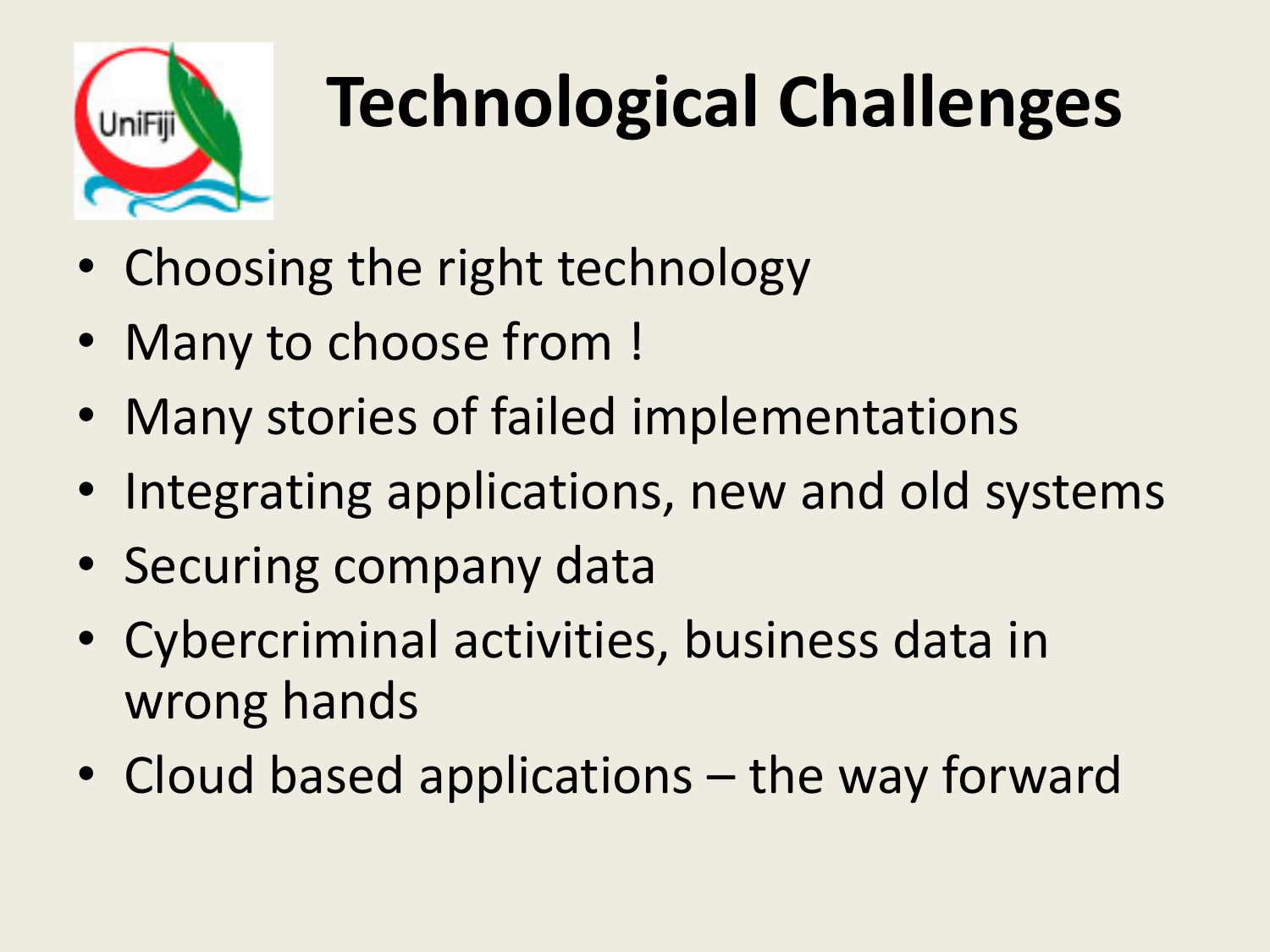

#### **Threat to Management Accountants**

- Need to go beyond compliance
- Keeping pace with IT
- More sophisticated costing and cost management techniques
- Need for new competencies
- Data analysis tools to collate, manage and analyse data
- Role of non-financial information
- Capture by non-accountants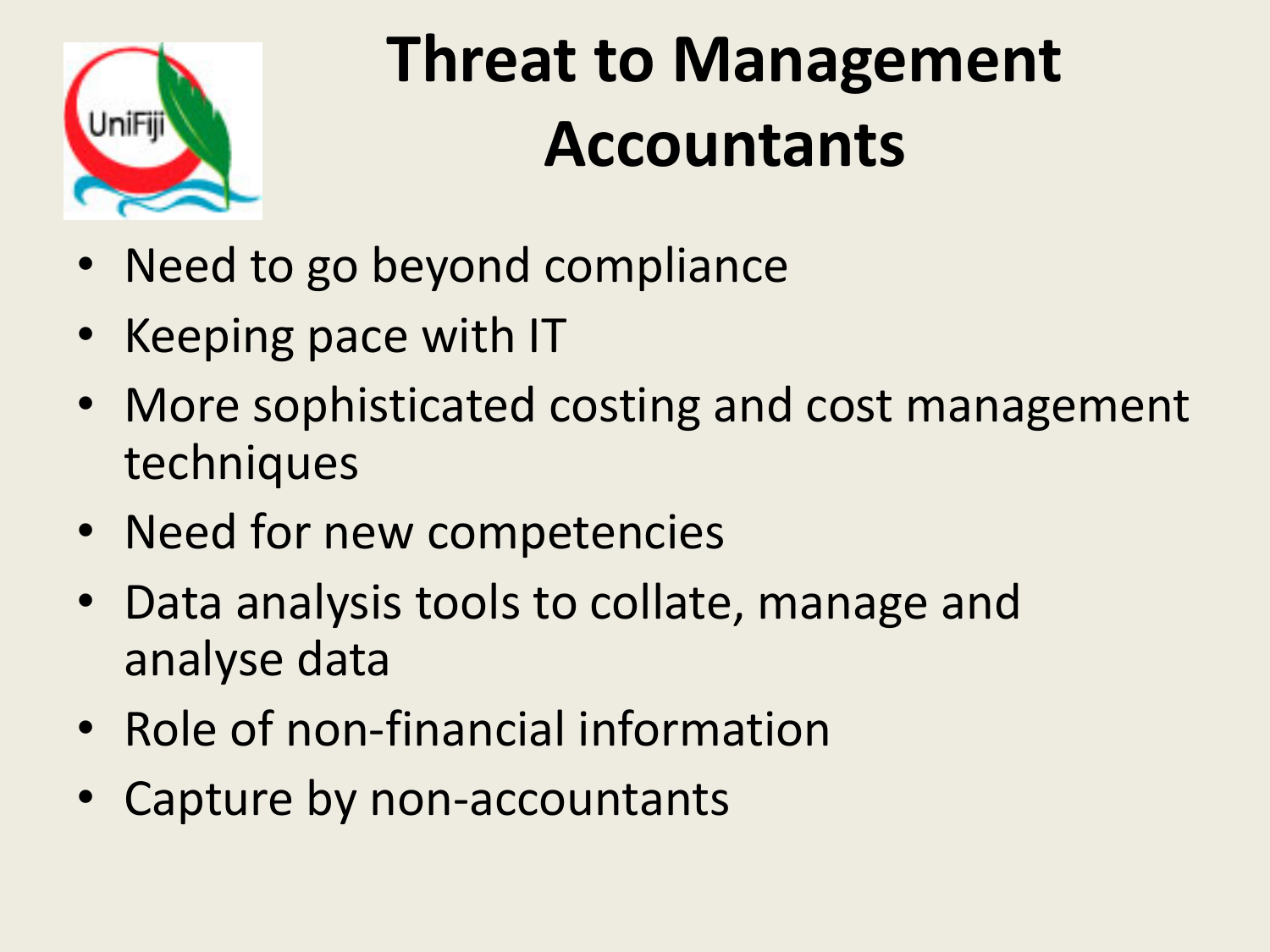

## **Soft Skills of Management Accountants**

- Effective communication skills
- Listening skills
- Knowledge of the wider value chain
- Leadership skills
- Customer focus
- Team player and ability to work independently
- Time management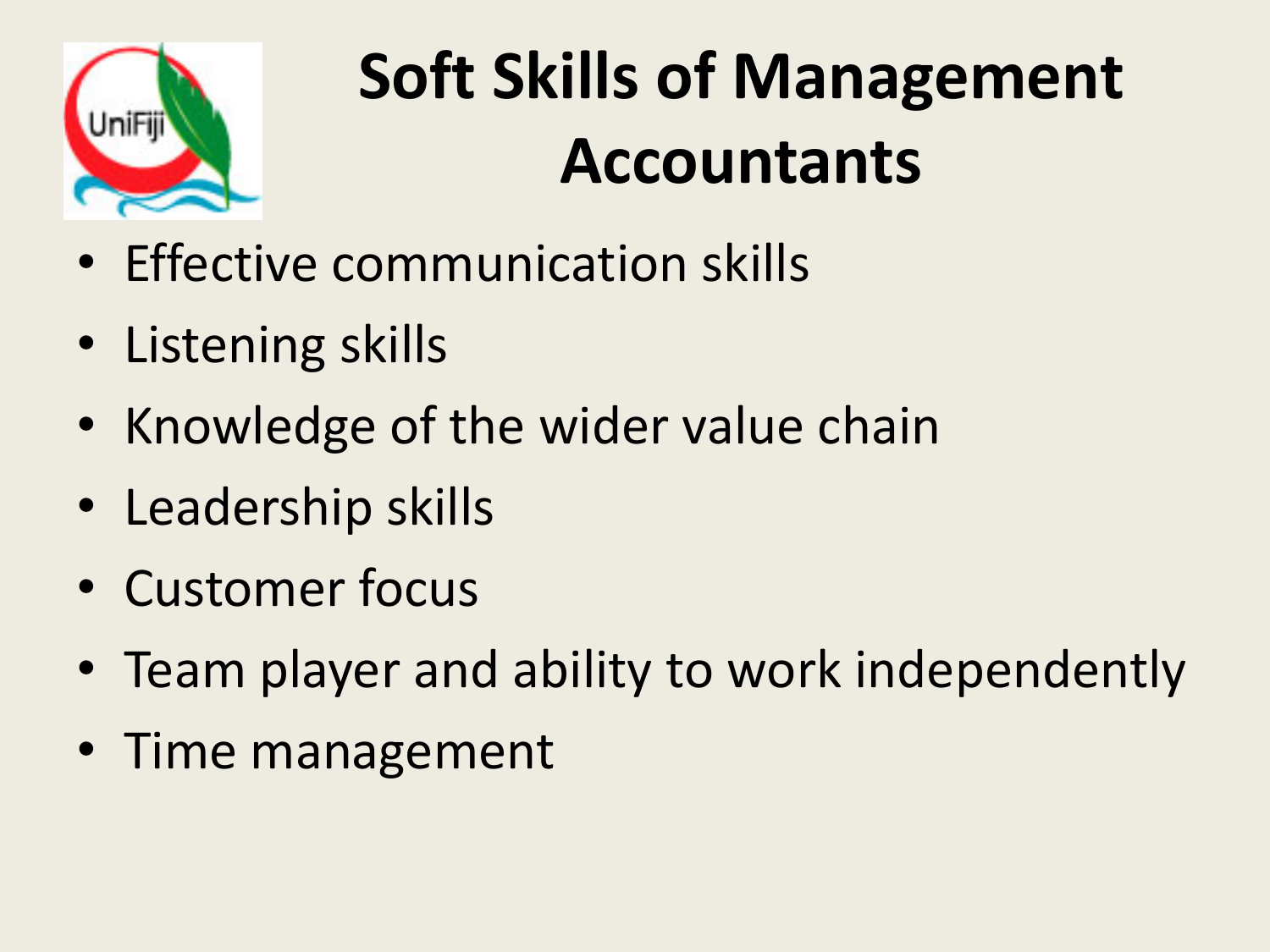

# **Demands on Tomorrow's Management Accountants**

- Beyond traditional responsibilities
- Familiarity with Big Data
- Integrate and analyse data from various sources
- Soft skills will remain critical, cannot be replaced by technology
- Greater collaboration and teamwork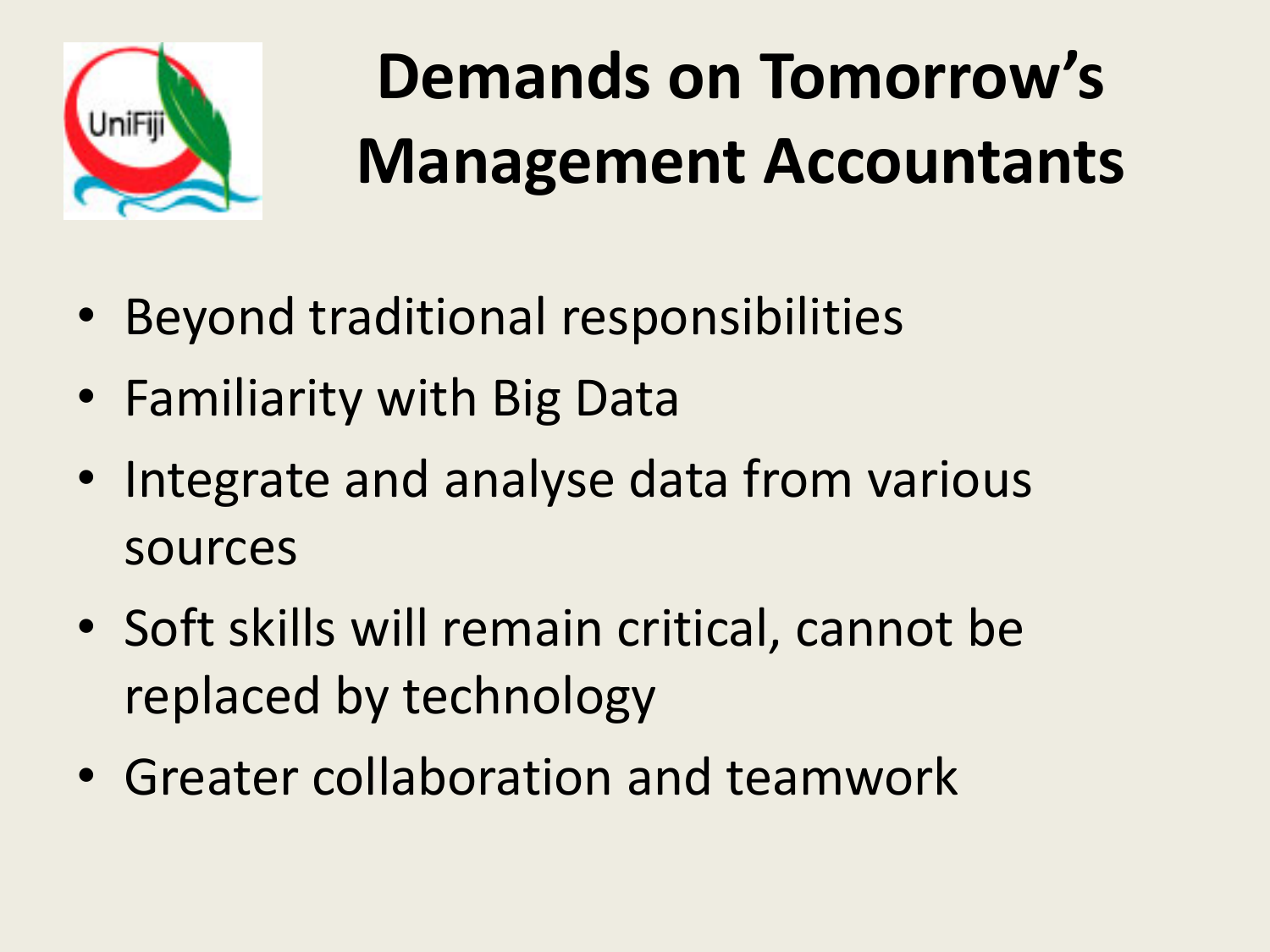

### **Management Accounting as a Profession**

- Professional management accounting bodies CGMA, CIMA, IMA, ICWA among others
- Certification as management accountants
- Rigorous exam, education and experience requirements
- Adds value, enhances credibility and status
- Stringent code of ethical conduct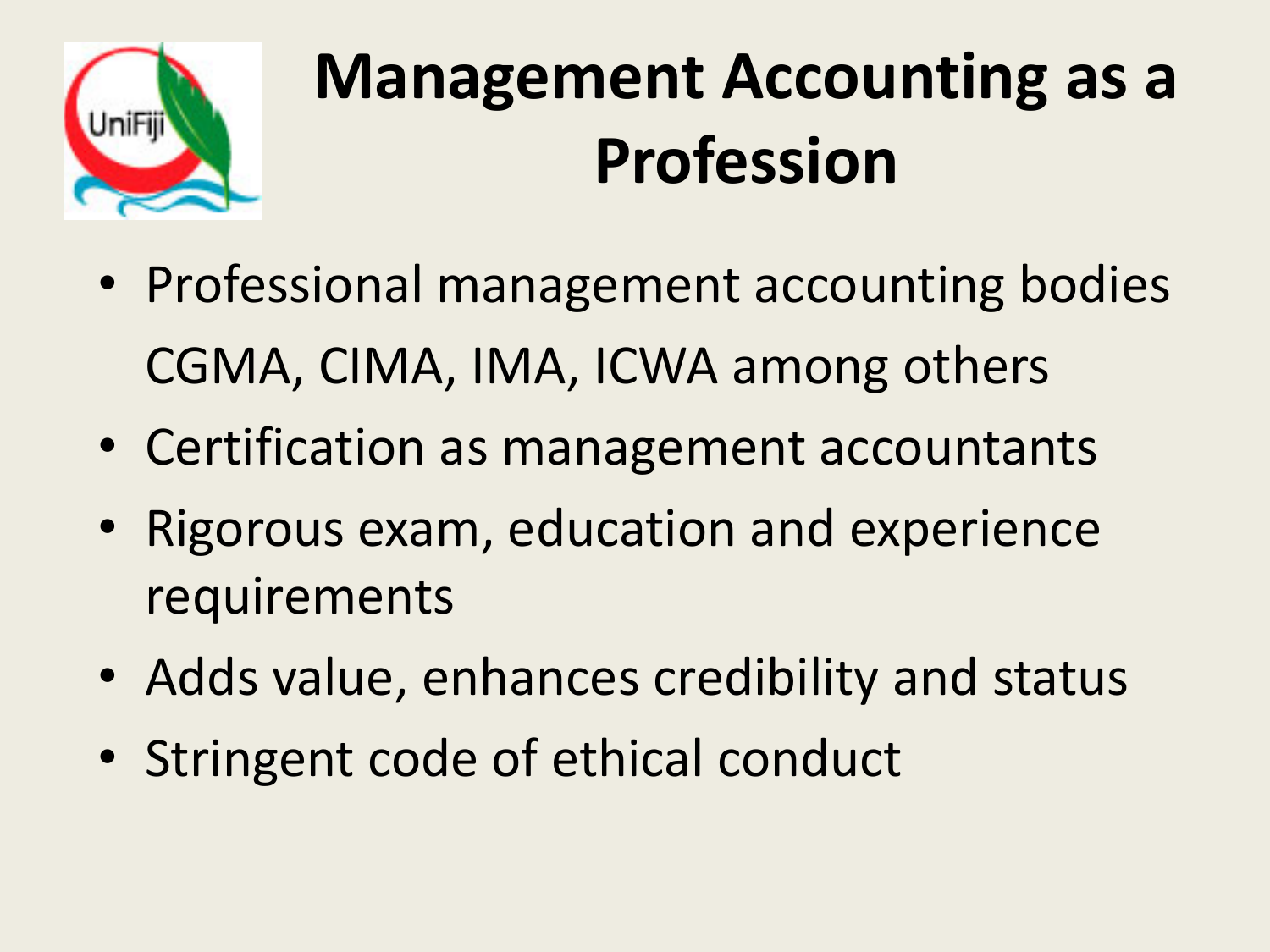

## **Recent Job Ads For Management Accountants**

- Strategic planning, forecasting, budgeting and cash flow analysis
- Evaluating options and opportunities
- New business development initiatives
- Developing costing and pricing models
- KPI development and variance analysis
- CIMA/CPA/CA/ICWA qualified and membership
- Strong communication and leadership skills
- Motivated team player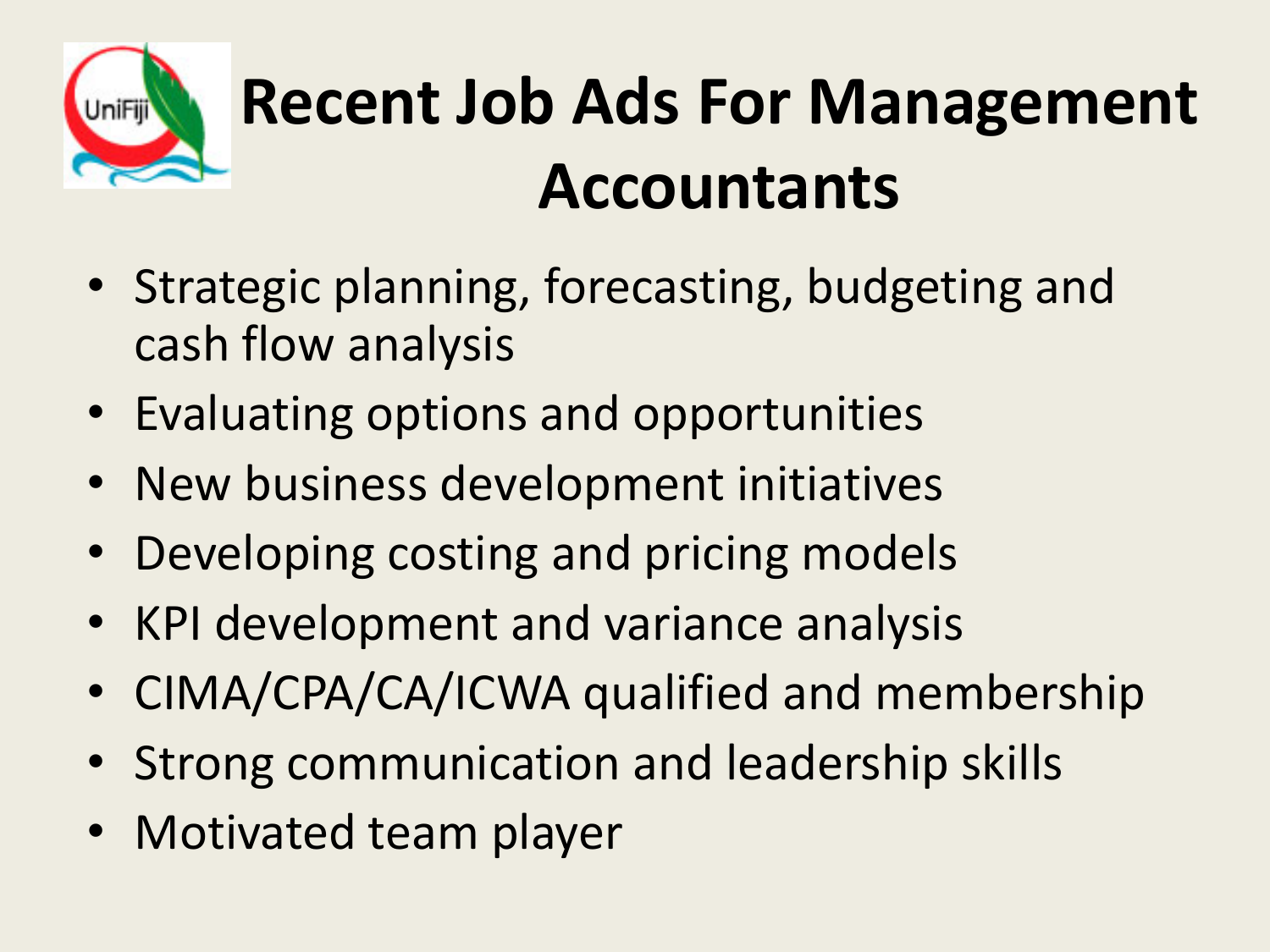

# **Has 'Relevance Lost' Been Regained ?**

- Complex and unpredictable business environment
- Rapid change in technology
- Big data, sense making and sense giving can be problematic
- No one best way !
- Every solution will be a seed to the next problem
- MACS as an enablement as well as a constraint
- Provide for continuity of organisational life
- Management accountants' wide and varied skills
- Part of a broader multi-disciplinary team
- Theory practice gap, a non-issue (in my view)